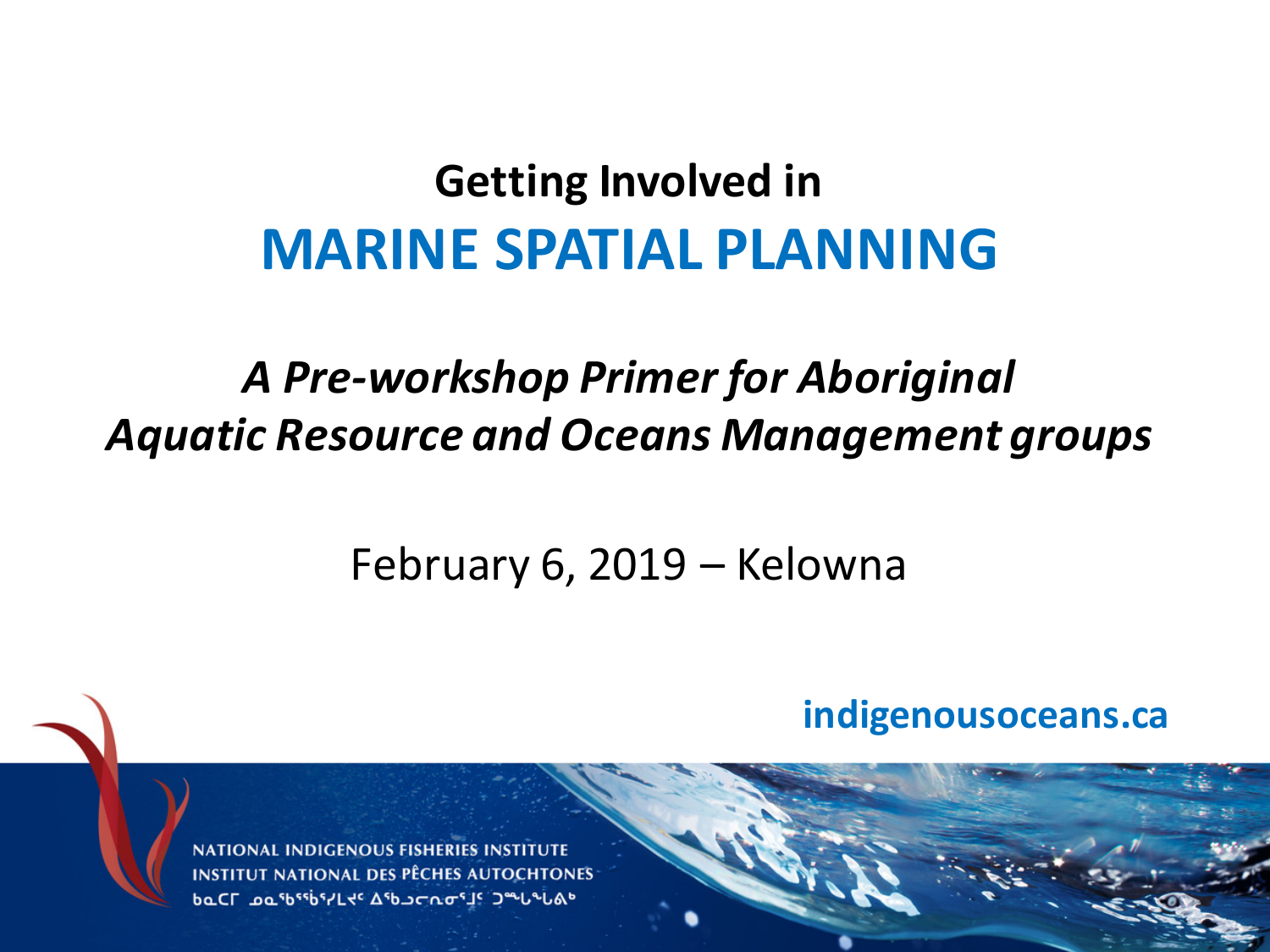## **Pre-workshop Primer**

- Purpose of today's session
- Marine spatial planning
	- What is it and why is it important?
	- Where will it take place?
	- $-$  How will Indigenous groups and communities be involved?
- Assessing technical roles, tools and training
	- $-$  Discussion paper and infographic
- Preparing for upcoming workshops
	- Q&A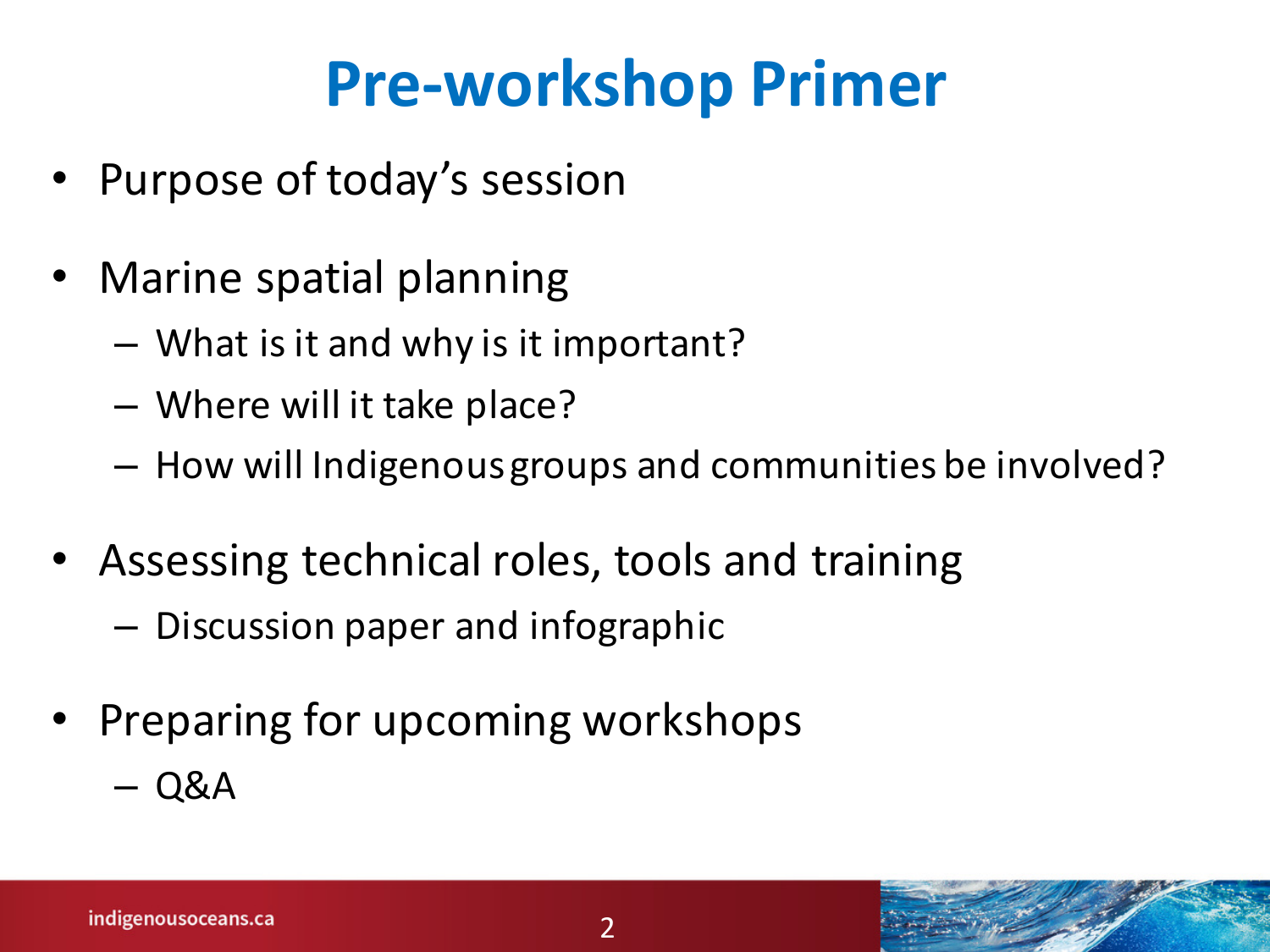## **Pre-workshop Primer: Purpose**

- Fisheries and Oceans Canada is listening
	- $-$  Groups and communities may need technical capacity to participate in activities
	- $-$  Want opportunity to assess technical capacity  $-$  and technical capacity needs BEFORE groups and communities get involved
	- $-$  Time to prepare BEFORE a workshop takes place
- DFO is also acting on Indigenous Program Review recommendations
	- Build co-management capacity by investing in Indigenous knowledge systems
	- $-$  Use science, data and knowledge generated by AAROMs in decision-making and management planning processes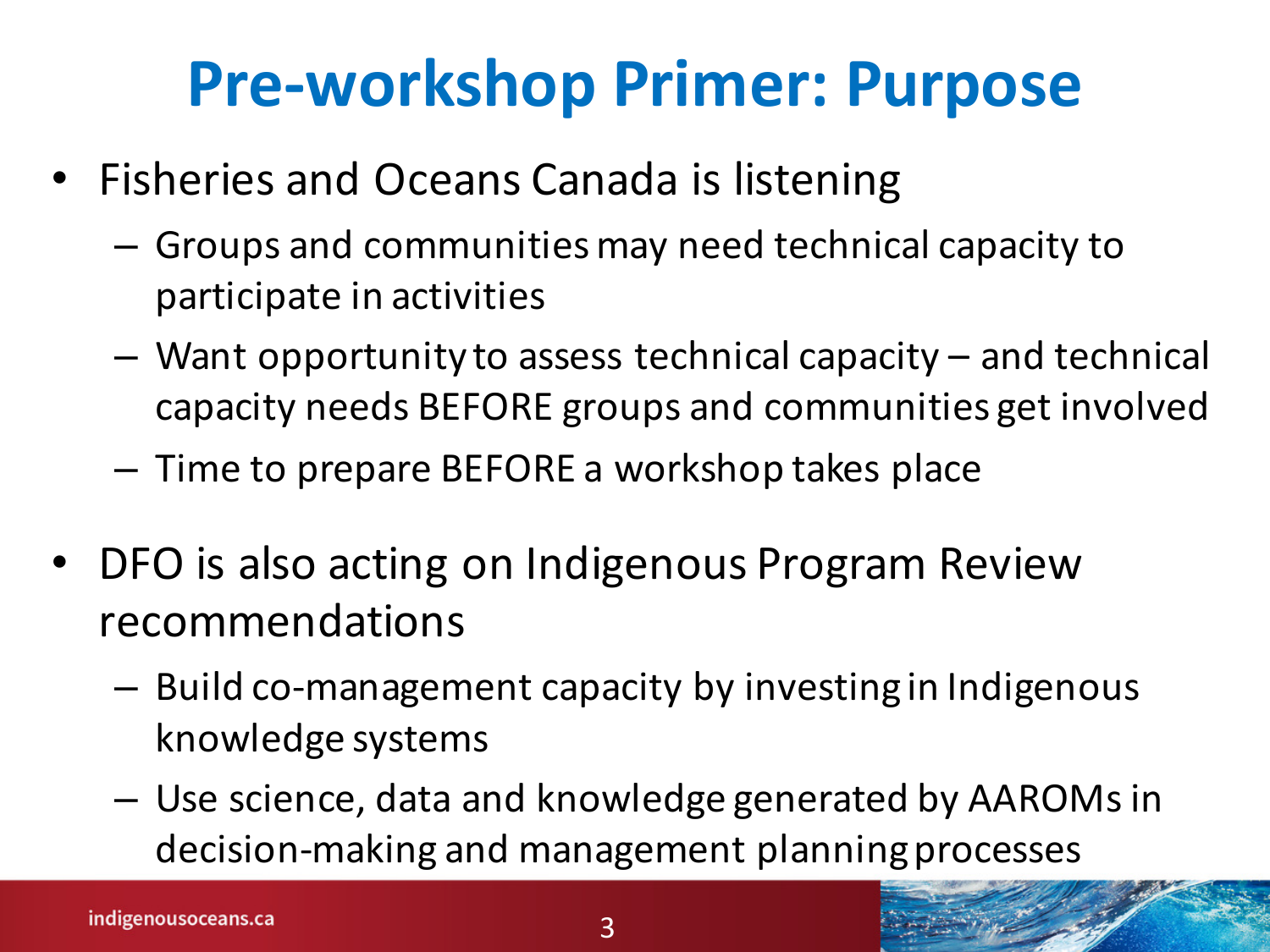### **Marine Spatial Planning: What & Why**

## What is it and why is it important?

indigenousoceans.ca

 $\boldsymbol{\varDelta}$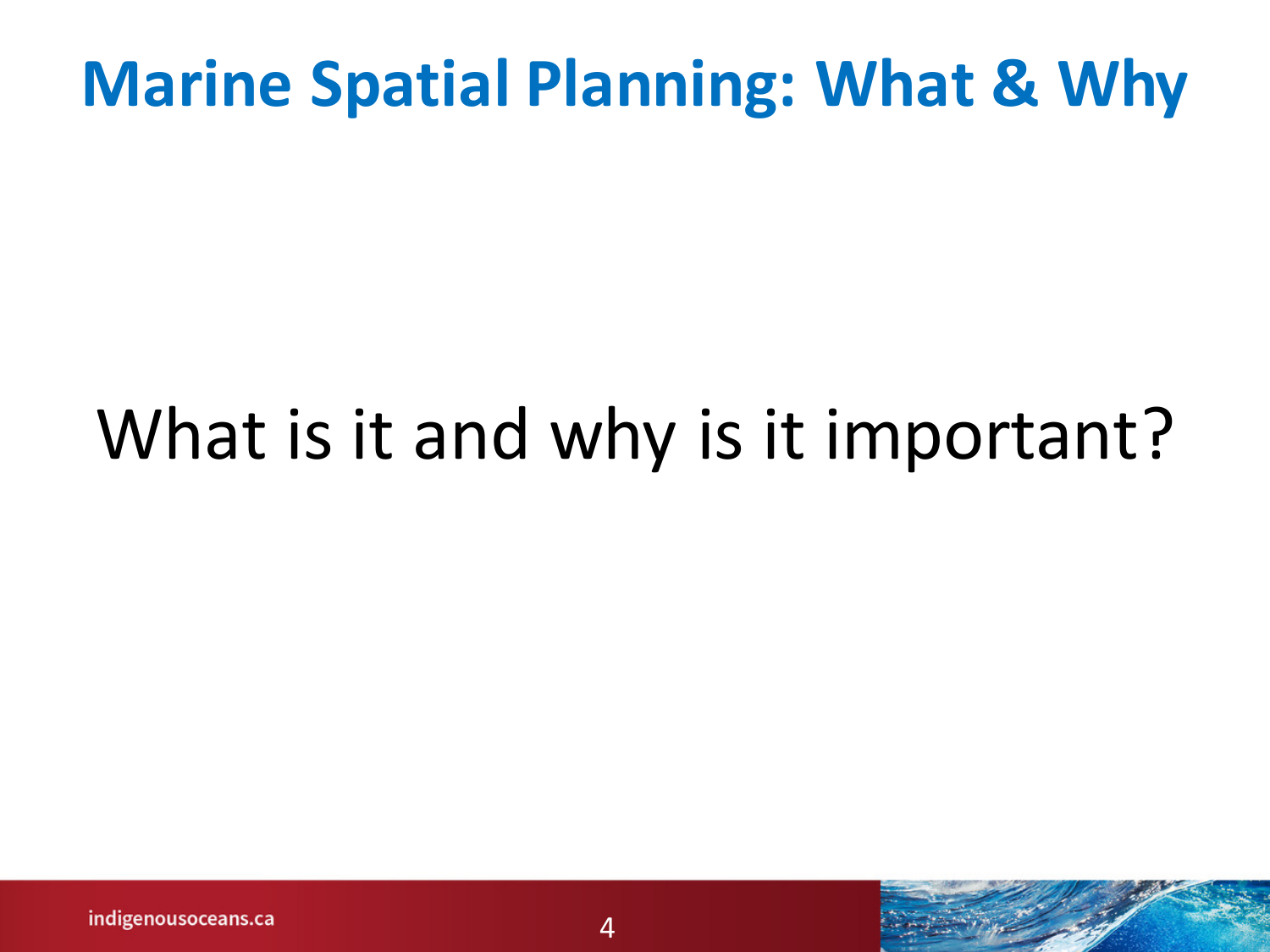### **Marine Spatial Planning: How**

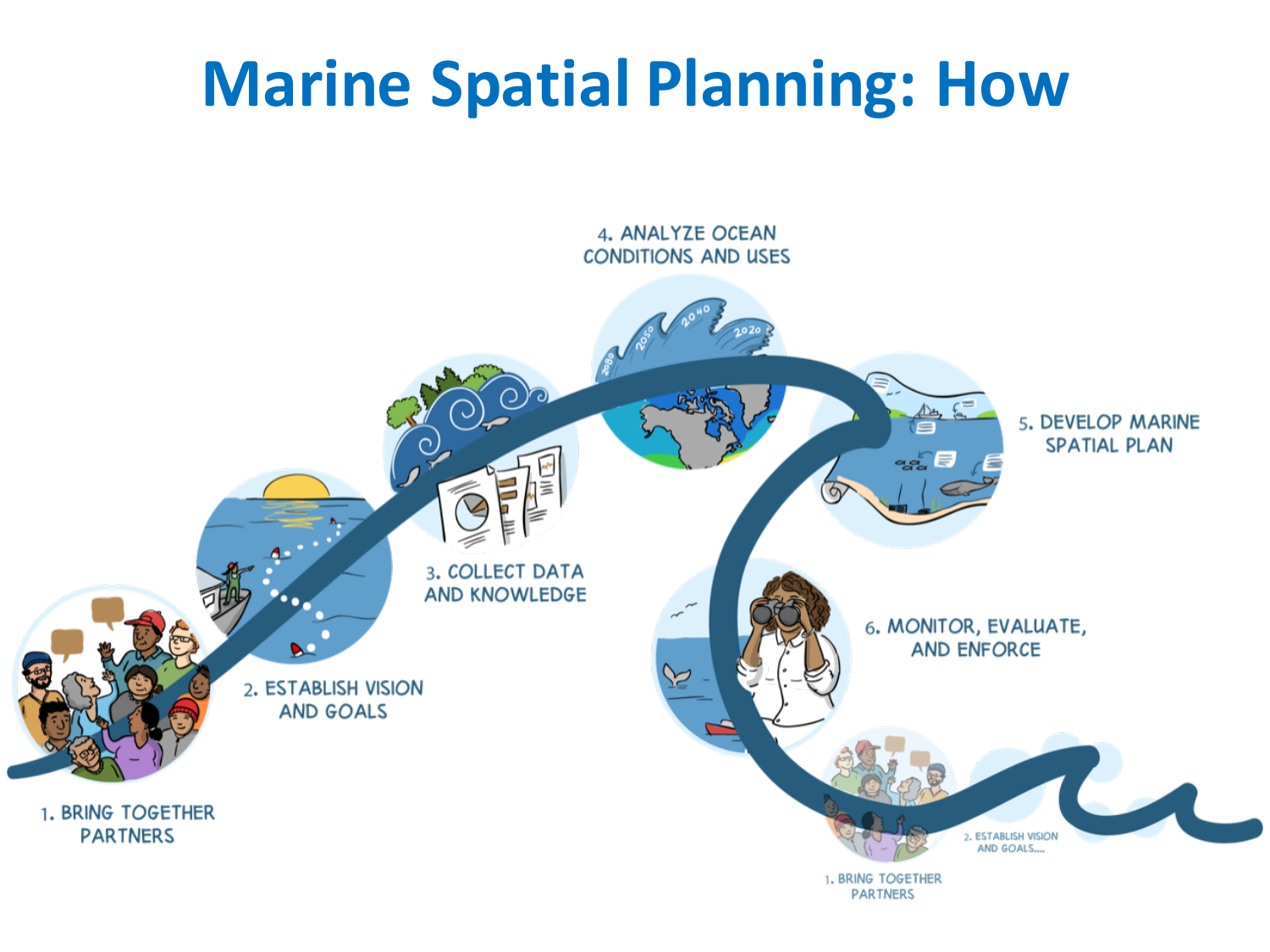## **Marine Spatial Planning: Where & Who**

- To start, Fisheries and Oceans Canada is focussing on a few marine areas:
	- Salish Sea
	- Bay of Fundy–Scotian Shelf
	- Gulf of St. Lawrence
	- Newfoundland–Labrador Shelves
- How will Indigenous groups and communities be involved?
	- Co-management / governance tables
	- Technical tables

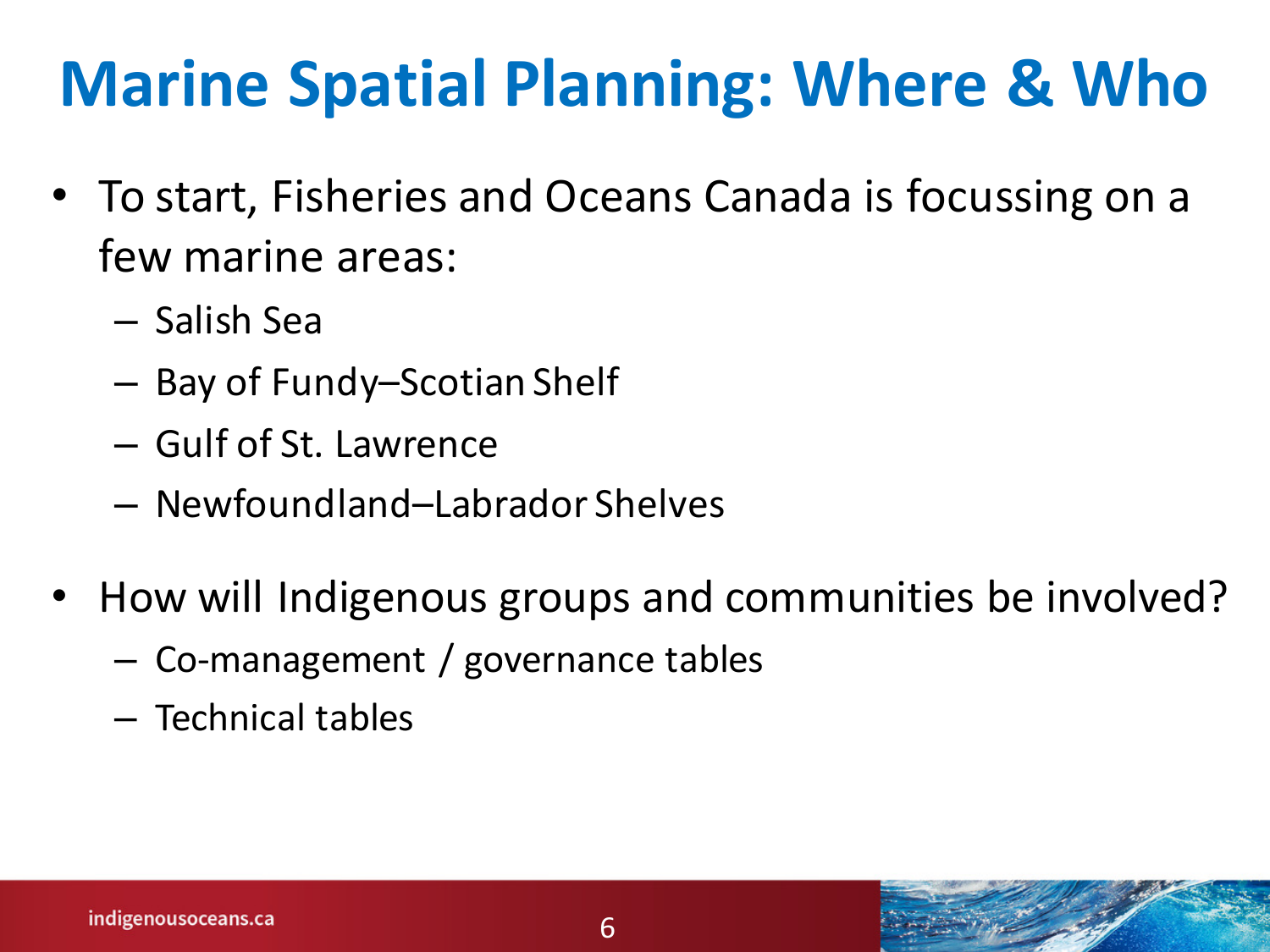#### MARINE SPATIAL PLANNING: TECHNICAL ROLES, TOOLS AND TRAINING



#### DATA AND KNOWLEDGE MANAGEMENT AND POLICY

ROLES: PROGRAM MANAGERS, PLANNERS, COMMUNICATION SPECIALISTS

TOOLS: SHAREPOINT PLATFORM, SOCIAL AND DIGITAL MEDIA, GRAPHIC DESIGN SOFTWARE

RESOURCE MANAGEMENT, COMPLIANCE AND ENFORCEMENT, WEB AND CONTENT **TRAINI!** MANAGEMENT, OCEAN LITERACY, SCIENCE COMMUNICATIONS

#### DATA AND KNOWLEDGE COLLECTION

RESEARCH

ROLES: GUARDIANS, STEWARDS, INDIGENOUS KNOWLEDGE COORDINATORS, TECHNICIANS, CARTOGRAPHERS

TOOLS: VESSELS, ENVIRONMENTAL AND BIOLOGICAL MONITORING EQUIPMENT, MOBILE TRACKING DEVICES, DATA AND KNOWLEDGE **STORAGE DEVICES**  $\epsilon$ 

PCOC AND VESSEL OPERATION SAFETY TRAINING, CATALOGUING, MAPPING TECHNOLOGIES, KNOWLEDGE COLLECTION,

#### SCIENTIFIC RESEARCH AND ANALYSIS

ROLES: ECOLOGISTS, MARINE BIOLOGISTS, GIS SPECIALISTS, DATA SCIENTISTS TOOLS: SENSOR TECHNOLOGIES, DATA STORAGE DEVICES, MAPPING AND DATABASE SOFTWARE

TRAINING: ENVIRONMENTAL MANAGEMENT, GIS TRAINING, DATABASE NETWORKING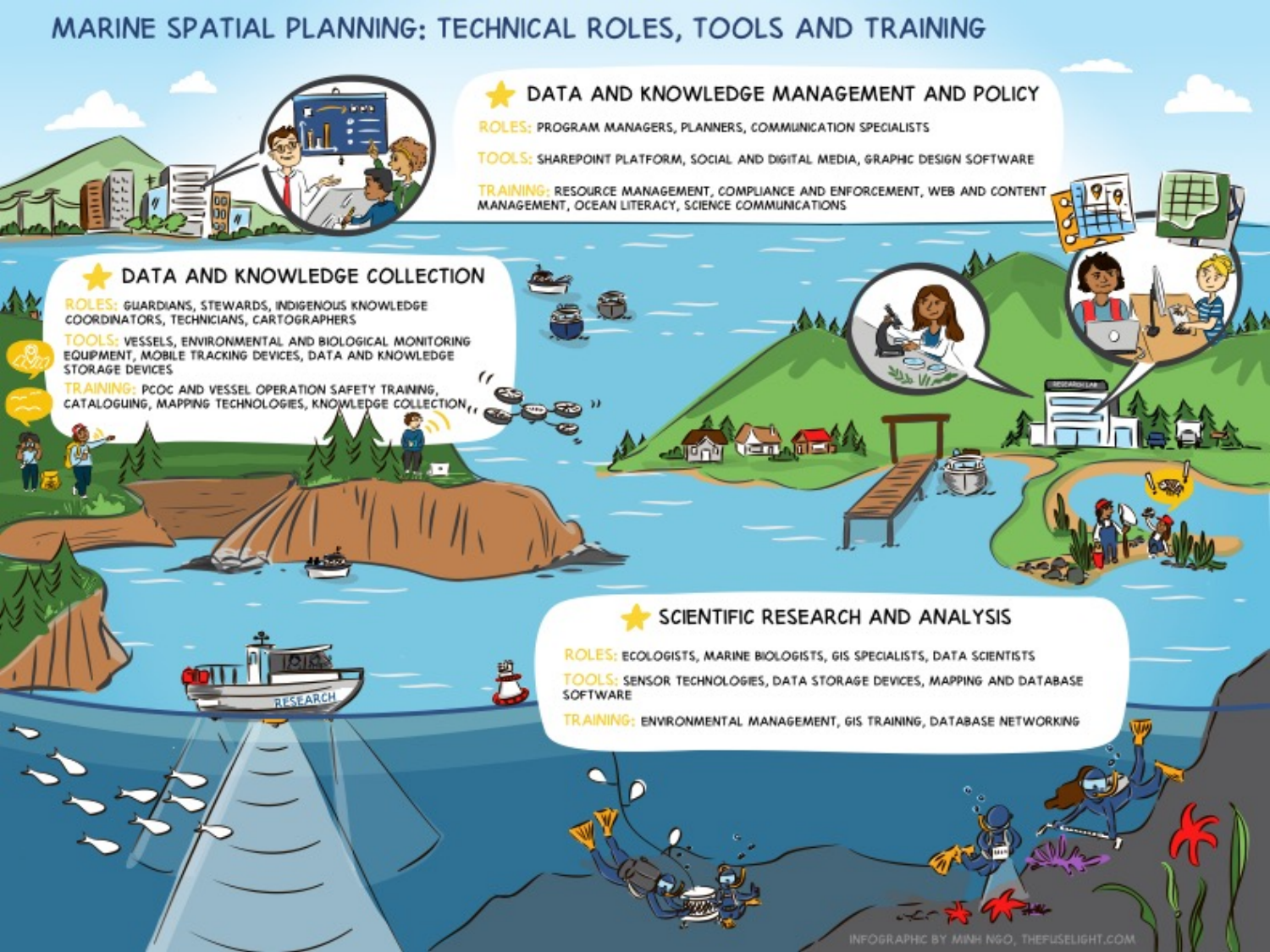## **Marine Spatial Planning Workshops**

| February 28 | <b>Pacific Ocean</b>          | Vancouver          |
|-------------|-------------------------------|--------------------|
| March 19    | <b>Gulf of St. Lawrence</b>   | Moncton            |
| March 20    | Bay of Fundy-Scotian Shelf    | <b>Halifax</b>     |
| April 16    | Newfoundland-Labrador Shelves | Goose Bay          |
|             |                               | *subject to change |

- Invitations to AAROMs
	- $-$  Bring a few technical personnel from member communities
- Invitations to communities not in AAROMs
- Website (indigenousoceans.ca) and social media (Facebook: @indigenousoceans, Twitter @indigenousocean)